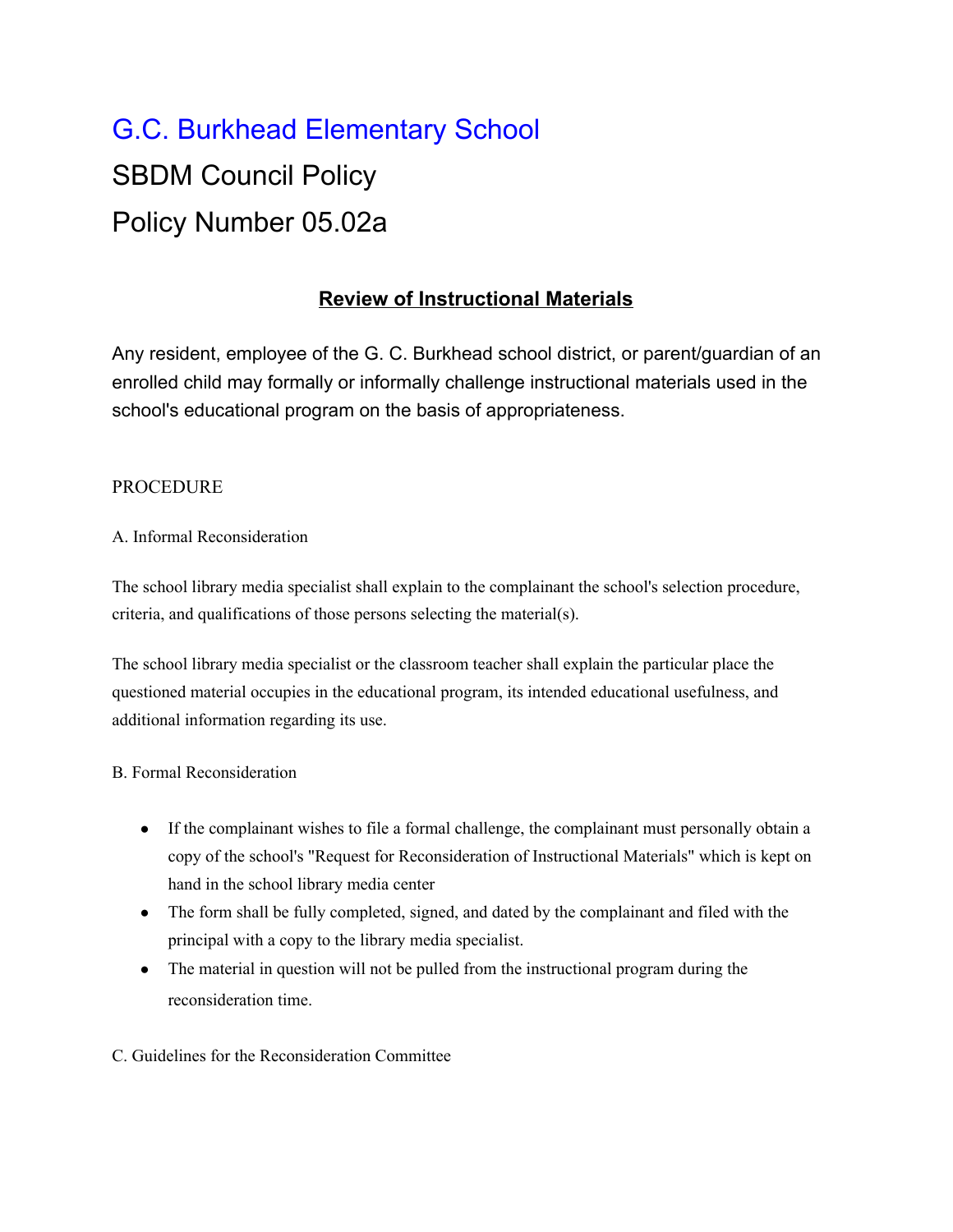- The library media specialist will alert the Director of Media Services who will call the District Reconsideration Committee together within fourteen working days of receiving the formal complaint. The District Reconsideration Committee, appointed by the Director of Media Services, will include a school library media specialist, two classroom teachers, a parent, a district-level administrator, and a student (with signed parental permission).
- At the first organized meeting, the committee members will receive a copy of the challenged material.
- Within thirty **working** days of the initial meeting, the District Reconsideration Committee will convene and prepare a written recommendation to the Director of Media Services for the disposition of the complaint.
- The Director of Media Services will notify the site-based school council, in writing, of the committee's decision with a copy to the media specialist and the principal.

The Site-based Council will vote to accept or reject the decision of the District Reconsideration Committee and will notify the complainant in writing of the Council's Decision.

#### REQUEST FOR RECONSIDERATION OF INSTRUCTIONAL MATERIAL

| School <u>and</u> the second second second second second second second second second second second second second second second second second second second second second second second second second second second second second se |                 |                  |
|-------------------------------------------------------------------------------------------------------------------------------------------------------------------------------------------------------------------------------------|-----------------|------------------|
|                                                                                                                                                                                                                                     |                 |                  |
|                                                                                                                                                                                                                                     |                 | Phone            |
| <u> 1989 - Johann John Stone, markin f</u>                                                                                                                                                                                          |                 | $\mathsf{Zip}\_$ |
| I. OBJECT OF CHALLENGE                                                                                                                                                                                                              |                 |                  |
|                                                                                                                                                                                                                                     | Copyright/Issue |                  |
|                                                                                                                                                                                                                                     |                 |                  |
| Author/Performer(s)                                                                                                                                                                                                                 |                 |                  |
| Publisher/Producer                                                                                                                                                                                                                  |                 |                  |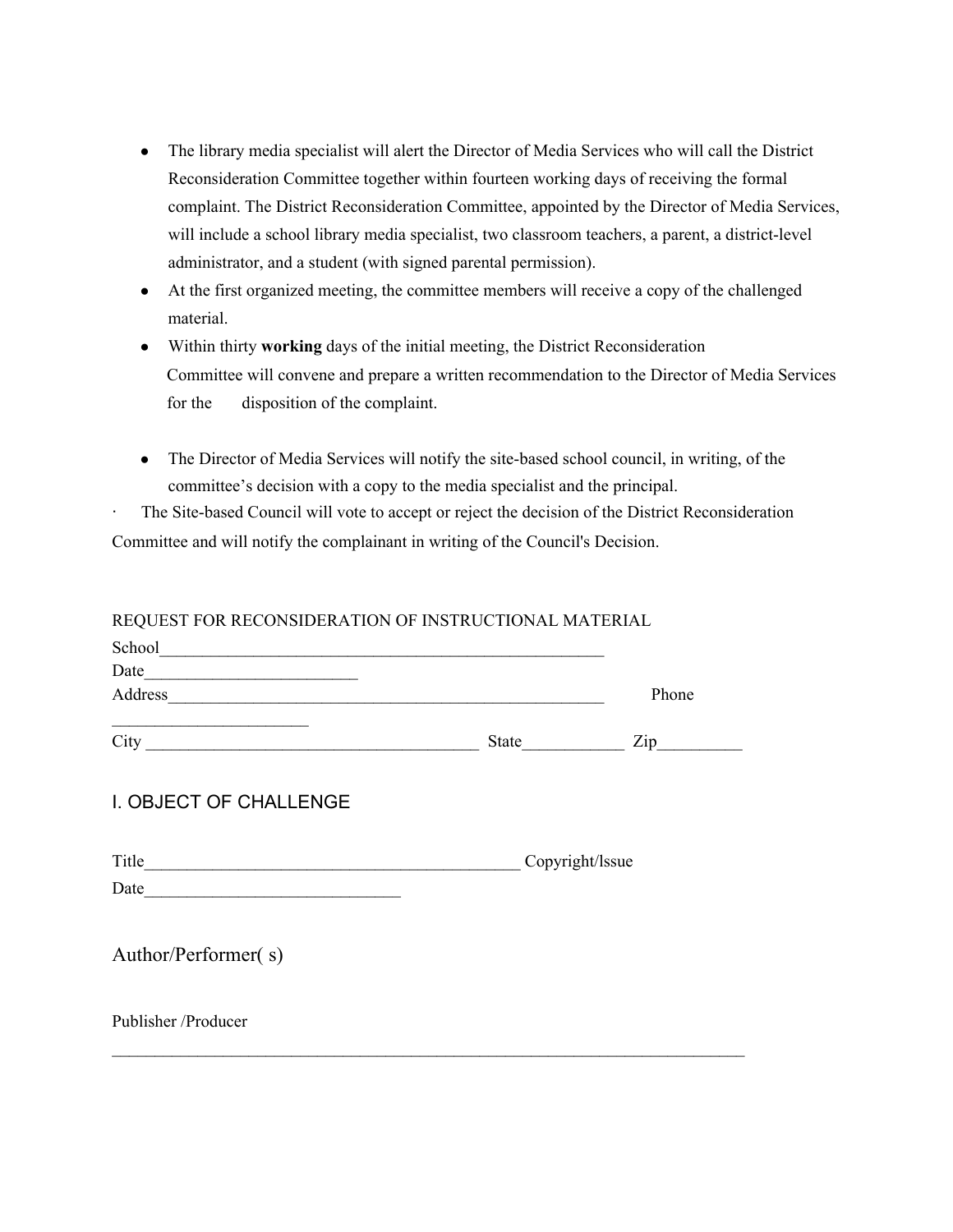|                       | Print: Book Textbook Magazine Newspaper Pamphet Play Student Publn. |  |  |  |  |
|-----------------------|---------------------------------------------------------------------|--|--|--|--|
|                       | Nonprint: Artwork Film Photo Sound-Recording Video CD-ROM LDisc     |  |  |  |  |
|                       | Or: Collection Computer Software Exhibit Performance Speech Other   |  |  |  |  |
|                       | <b>II. INITIATOR OF CHALLENGE</b>                                   |  |  |  |  |
| Request Initiated By: |                                                                     |  |  |  |  |
|                       | Name                                                                |  |  |  |  |
|                       |                                                                     |  |  |  |  |
|                       |                                                                     |  |  |  |  |
|                       | $Phone(\_)$                                                         |  |  |  |  |
| Do you represent:     |                                                                     |  |  |  |  |
|                       |                                                                     |  |  |  |  |
|                       |                                                                     |  |  |  |  |
|                       |                                                                     |  |  |  |  |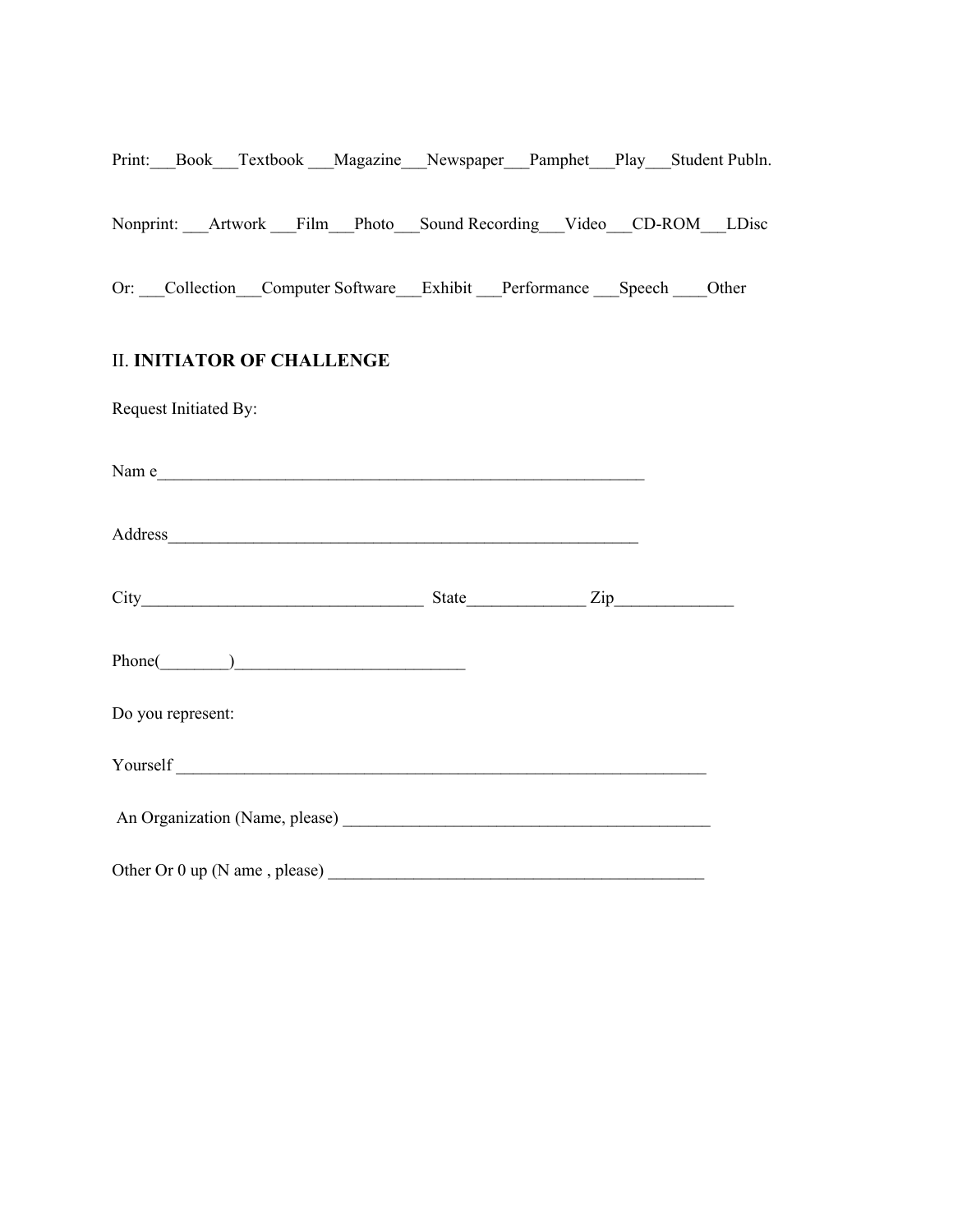#### **III. COMPLAINT RESPONSE (Please comment on each question.)**

1. Have you been able to discuss this work with the teacher or school library media specialist who ordered, used or assigned it? Yes\_\_\_\_\_No\_\_\_\_\_ Please explain:

2. How did you learn of this work?

3. What do you understand to be the general purpose for using this work?

4. Does the general purpose for the use of this work, as described by the teacher or school library media specialist, seem a suitable one to you? -Yes No Please explain:

5. What do you consider to be the general purpose of the author/producer of this work?

6. To what do you object? Please be specific. Cite pages, illustrations, audio visual section, etc.

7. Did you read/view the entire work? \_\_\_\_\_Yes\_\_\_\_\_No Please explain:

8. In what way do you think a work of this nature is not suitable in a learning situation?

9. What do you feel might be the result of exposure to this work?